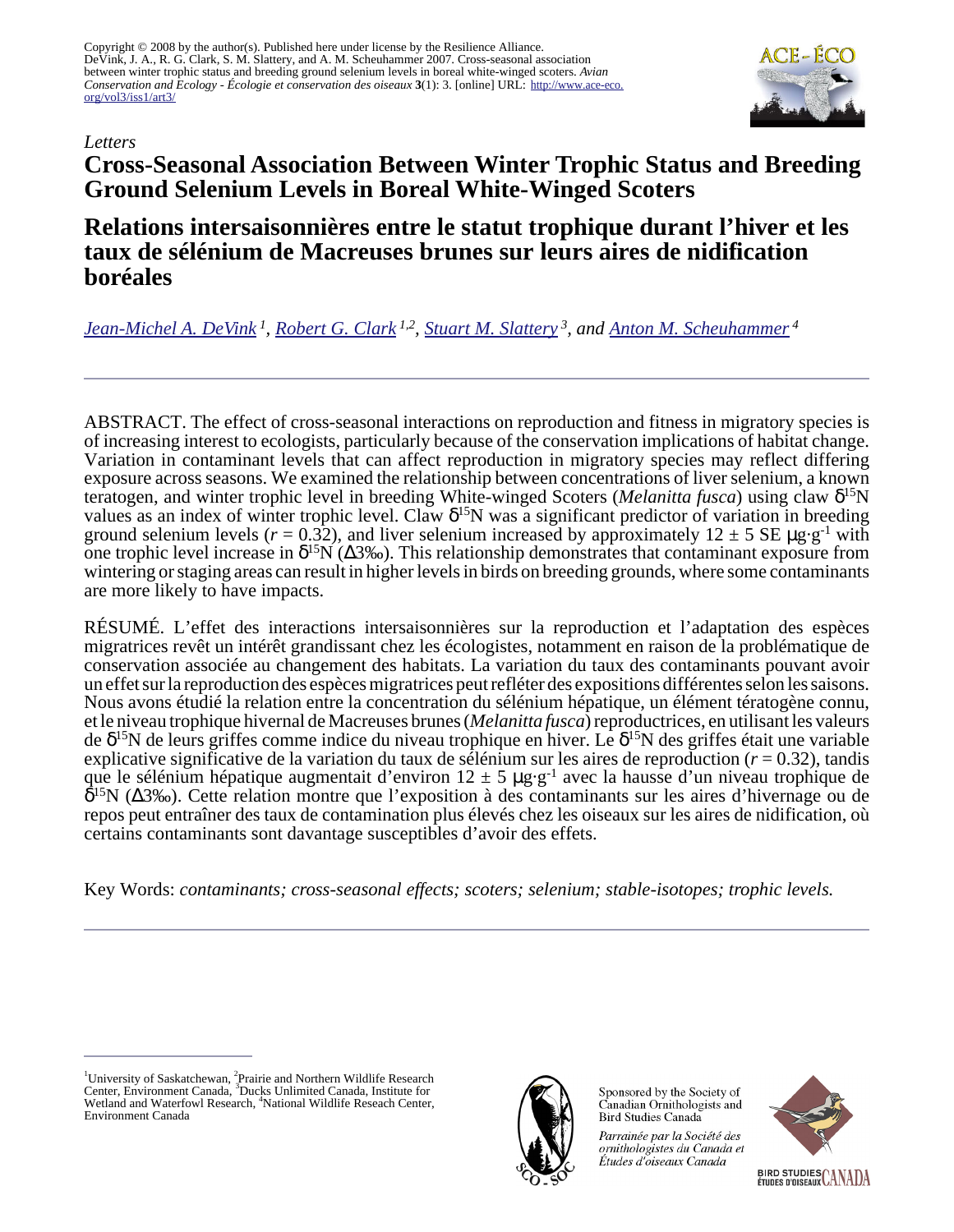## **INTRODUCTION**

In migratory species, survival and reproductive success can be strongly affected by events occurring away from the breeding grounds (Heitmeyer and Fredrickson 1981, Webster and Marra 2005). Use of poor quality habitat on wintering and staging areas has been linked to reduced fitness in poor quality individuals and population level effects (Gunnarsson et al. 2005, Norris 2005). Contaminants acquired on wintering and staging areas may also be retained and carried to relatively pristine breeding grounds where they may affect reproductive success and concomitantly population growth (Blais et al. 2005). Therefore, understanding whether there are carry-over effects from sources of variation in contaminant exposure may help to quantify the potential impact on fitness of nonbreeding habitat change and to develop appropriate conservation strategies.

Selenium (Se) is an essential micronutrient required in small quantities for normal biological function, but is toxic to vertebrates at concentrations slightly over essential levels, which are thought to range from 4 to 10  $\mu$ g·g<sup>-1</sup> (Heinz et al. 1989, Ohlendorf 2003). Selenium occurs naturally in the environment, but can be anthropogenically enriched primarily through burning of fossil fuels, irrigation of seleniferous soils, and mining and smelting of ores containing Se (Ohlendorf 2003). Selenium is also known to bioaccumulate with increasing trophic level within a food chain (Dobbs et al. 1996, Stuart et al. 2004), and concentrations are generally higher in marine than in freshwater environments (Haygarth 1994, Ohlendorf 2003). Although Se can be toxic to adult birds, developing embryos are considered far more sensitive, and ecotoxicologists should primarily be concerned with potential Se induced reproductive impairment (Heinz 1996). Embryos are exposed to Se by maternal transfer of organoselenium accumulated by the female through her diet, and hatching failure has been observed at dietary concentrations that are only slightly greater than background levels (Heinz et al. 1989, Stanley et al. 1994). But, Se is also eliminated from the body through natural metabolic processes and excretion, though the rate of elimination depends on tissue metabolism (Heinz et al. 1990, Ohlendorf 2003). Therefore, variation in Se exposure within a species on the wintering grounds may not be detected on the breeding grounds if Se is eliminated rapidly.

Stable-isotope analysis has emerged as a useful tool for studying cross-seasonal processes (Hobson 2005). Stable-carbon isotopes differ among marineoffshore, inshore, and freshwater systems, each respectively more depleted in  $\delta^{13}$ C than the next, which can serve to identify large-scale patterns of habitat use (Smith et al. 1996, Hobson 1999). Stablenitrogen isotopes reflect relative trophic status of organisms within a food web, in which a difference of *ca.* 3‰ for δ <sup>15</sup>N normally represents one trophic level (DeNiro and Epstein 1981, Kelly 2000). Moreover, this bioindicator,  $\delta^{15}N$ , has been used to explain variation in contaminant levels within food chains (Kidd et al. 1995, Quinn et al. 2003). However, to date, no studies have reported on crossseasonal sources of variation in Se concentrations in breeding birds.

Metabolically inert tissues, such as feathers or claws, represent the assimilated diet of an organism at the time those tissues were formed (Bearhop et al. 2003, Hobson et al. 2006). Due to their slow growth, the distal portion of claws is thought to reflect growth that occurred 2 to 5 mo prior to sampling (Bearhop et al. 2003, Hobson et al. 2006, RGC, *unpublished data*). Therefore, we examined whether there was a significant relationship between liver Se concentrations and claw tip  $\delta^{15}$ N values in female White-winged Scoters (*Melanitta fusca*; hereafter scoters) collected from boreal breeding grounds. Scoters winter in marine and estuarine habitats yet breed in freshwater ecosystems in the boreal forest (Brown and Fredrickson 1997). We also examined whether variation in liver Se could be explained by claw tip  $\delta^{13}C$ , which could indicate differences in marine or estuarine wintering habitats. Given that Se bioaccumulates with increasing trophic level and is more enriched in marine than freshwater habitats, we tested the hypothesis that variation in Se levels in scoters on breeding grounds can be attributed to wintering ground trophic status or habitat preferences. Specifically, we predicted that liver Se concentrations of scoters on the breeding grounds would be positively related to claw tip  $\delta^{13}$ C and  $\delta^{15}N$ values.

## **METHODS**

We collected 49 female scoters near Inuvik, NT  $(67^{\circ}N, 133^{\circ}W)$ , over a 2-wk period in 2003 (n = 14) and 2004 ( $n = 35$ ). Birds were approached from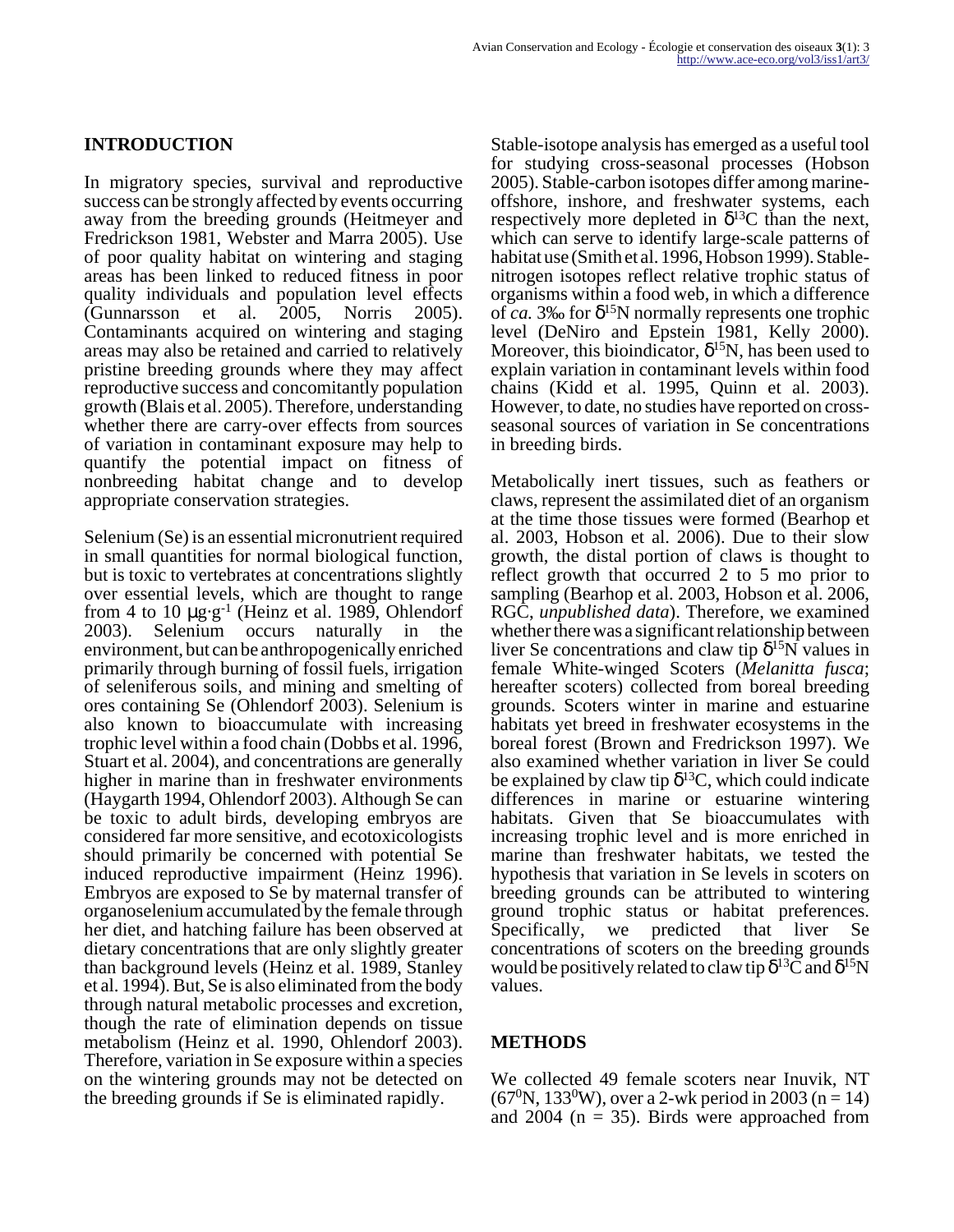shore or by canoe and when possible shot on the water to avoid excessive damage from shot. We did not use decoys to avoid condition bias (Pace and Afton 1999). Birds were individually bagged and stored under snow cover or in permafrost for up to 6 d before being frozen at -18°C and transported to the Prairie and Northern Wildlife Research Center, Saskatoon, Saskatchewan, for dissection and analysis.

Claws from the third toe of the right foot were removed from each bird and placed individually in 20 ml scintillation vials. Claws were soaked in a 2:1 choroform:methanol solution for a minimum 24 h, then drained and rinsed with new solution to remove surface contamination. Claws were air dried again for 24 h before a  $0.95-1.05$  mg sample ( $\sim$ 3mm from a claw 8–10 mm in length) from the claw tip was removed for nitrogen isotope analysis. Samples were combusted using pyrolytic continuous-flow isotope-ratio mass spectrometry (CFIRMS) to determine carbon ( ${}^{13}C/{}^{12}C$ ) and nitrogen ( ${}^{15}N/{}^{14}N$ ) isotope ratios at the University of Saskatchewan, Saskatoon, Saskatchewan, Canada. All stable isotope ratio results are reported in delta notation (δ), in units of parts per thousand, i.e., parts per mil, (‰) and normalized to international standards  $(\delta^{13}C - \text{PeeDee Belemnite}; \delta^{15}N - \text{air}; \frac{\text{http://www.}}{\text{http://www.}})$  $(\delta^{13}C - \text{PeeDee Belemnite}; \delta^{15}N - \text{air}; \frac{\text{http://www.}}{\text{http://www.}})$  $(\delta^{13}C - \text{PeeDee Belemnite}; \delta^{15}N - \text{air}; \frac{\text{http://www.}}{\text{http://www.}})$ [canadianarchaeology.ca/radiocarbon/card/normal.htm](http://www.canadianarchaeology.ca/radiocarbon/card/normal.htm) ).

Measurement error (95% CI) based on results from reference materials, i.e., egg albumen, analyzed every eight samples was  $\pm$  0.35‰. Due to variation in baseline  $\delta^{15}N$  among food webs, interpretation of this biomarker as relative trophic level should only be done for a food web within an ecosystem (Cabana and Rasmussen 1996). However, scoters overwinter on both the East and West coasts, and occasionally in freshwater habitats (Brown and Fredrickson 1997). Therefore, we used discriminant function analysis based on  $\delta^{13}C$  and  $\delta^{15}N$  from scoters wintering on the Canadian Atlantic and Pacific coasts to identify wintering origin of our collected birds (Swoboda 2007); all birds were identified as wintering in marine areas along the Pacific coast.

We also analyzed developing follicles for  $\delta^{15}N$  to test whether claw samples or liver Se were derived from the breeding grounds, as scoters use dietary protein for egg formation (Dobush 1986, DeVink 2007. A lack of relationship between liver Se and follicle protein  $\delta^{15}N$  would indicate that liver Se did not originate from the breeding grounds. Likewise,

a lack of relationship between claw  $\delta^{15}N$  and follicle protein  $\delta^{15}$ N would be consistent with the assumption that claw tissues we sampled were not produced on the breeding ground. Large yolky follicles were oven dried at 80°C to a constant weight. Then, they were soaked, rinsed, and dried using the above method to remove lipids. Lean, dry follicles were sampled and analysed for  $\delta^{15}N$  using the above methods.

Livers were removed from carcasses, placed individually in acid-washed glassware, and sent to the National Wildlife Research Center in Ottawa, Ontario, for Se analysis. Tissue samples were homogenized and approximately 0.5 g placed into preweighed, acid-washed test tubes, freeze-dried, and their dry masses recorded. Deionzed  $H<sub>2</sub>O$  (0.5) ml) and  $HNO<sub>3</sub>$  (either 0.5 ml or 1.0 ml) were added to each test tube, and samples were allowed to sit overnight at room temperature. The following day they were heated at  $100^{\circ}$ C in dry baths for 6 h. Samples were allowed to cool overnight, and volumes were then adjusted to 4.0 ml with deionized  $H<sub>2</sub>O$ . Se was analyzed by graphite furnace atomic absorption spectrometry using the Perkin-Elmer 3030b equipped with a deuterium background corrector, HGA-300 graphite furnace, and AS-40 autosampler. All concentrations are reported on a dry weight basis. Standard reference materials (Tort-2, Dorm-2 and Dolt-2 from the National Research Council, Ottawa) were analyzed for quality assurance, and all samples were within certified limits. Five true duplicates were also analyzed and sample recoveries ranged from 0.3 to 11.3% relative standard deviation.

We used ANCOVA to test for effects of collection day, year, claw  $\delta^{13}C$ , claw  $\delta^{15}N$ , and year\*collection day interaction on liver Se. In the absence of a significant year or year\*collection day interaction effect, we removed the covariate year to reduce model complexity and used multiple regression analysis (Norušis 1990). We used ANCOVA to test for a relationship between liver Se concentration and follicle protein  $\delta^{15}N$  levels while controlling for effects of collection date, and linear regression to test for a relationship between claw and follicle protein  $\delta$ <sup>15</sup>N values.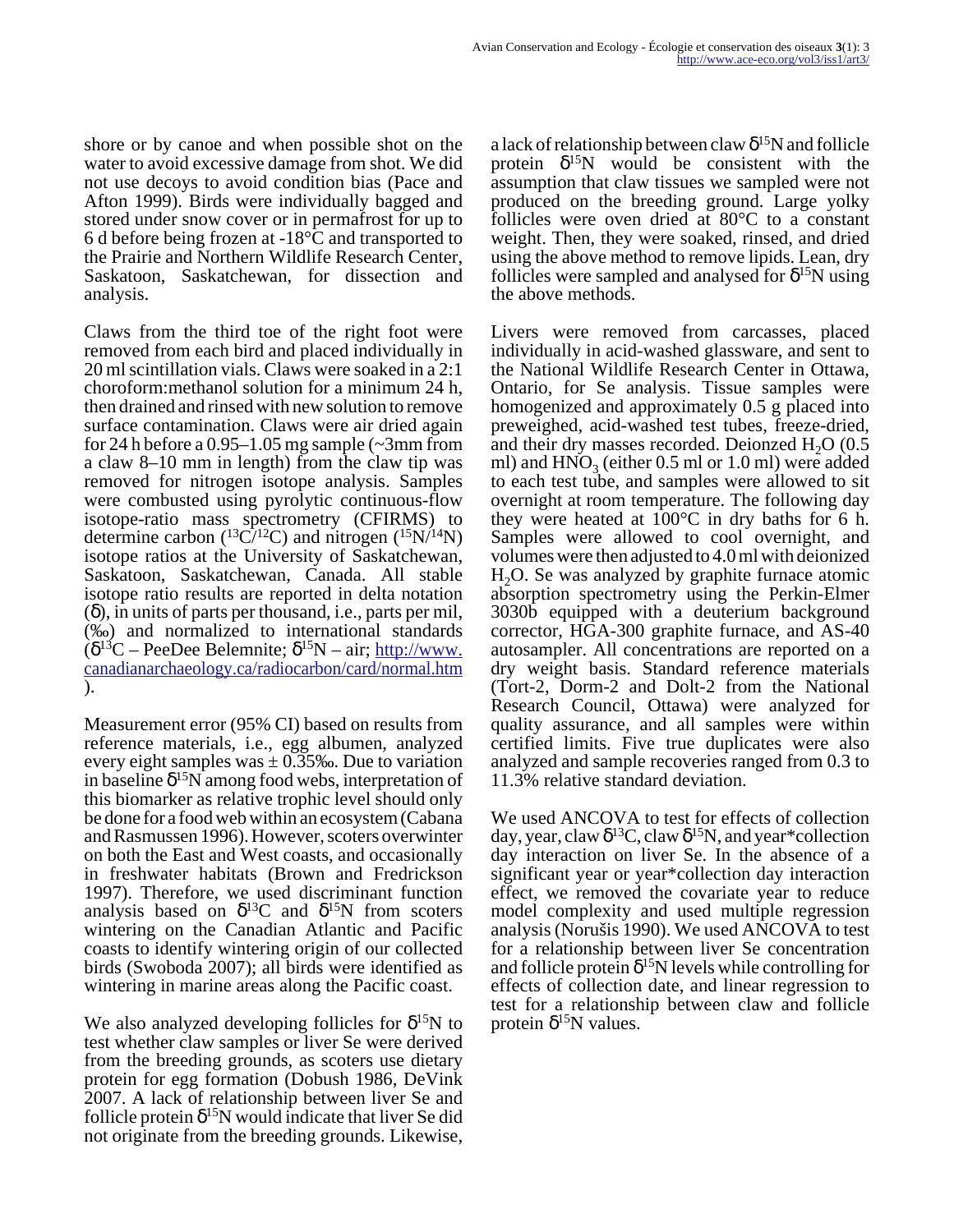Liver selenium (Se) concentration (ANCOVA;  $F_{16} = 0.026, P = 0.83$ ) and claw  $\delta^{15}$ N (linear regression;  $F_{16} = 0.08$ ,  $P = 0.78$ ) were not associated with follicle protein  $\delta^{15}N$ . There was no effect of year or year\*collection day on liver Se (ANCOVA;  $F_{1,44}$  < 0.12, *Ps* > 0.73), so we reduced our model to include only claw  $\delta^{15}N$ ,  $\delta^{13}C$ , and collection date as predictors of liver Se concentrations. Claw δ<sup>15</sup>N values ranged from 12.9 to 17.0‰, spanning almost two trophic levels (DeNiro and Epstein 1981, Kelly 2000). Claw  $\delta^{13}$ C ranged from -18.3 to -15.1‰ Se concentrations varied from 3.9 to 75.1  $\mu$ g·g<sup>-1</sup>, and 31 of the 49 females had concentrations in excess of 33  $\mu$ g·g<sup>-1</sup>, the threshold for physiological impairment for captive adult mallards (Heinz 1996). After controlling for collection date, there was a significant positive relationship between claw δ<sup>15</sup>N and liver Se (multiple regression;  $\beta_{\text{clawN}} = 3.9 \pm 1.7$ SE;  $t_{1,46} = 2.258$ ,  $P = 0.029$ ,  $r = 0.32$ ; Fig. 1), but not with  $\delta^{13}C (\beta_{\text{clawC}} = 1.4 \pm 3.3 \text{ SE}; t_{1,46} = 0.42, P$  $= 0.68$ ,  $r = 0.06$ ). There was a negative relationship  $(\beta_{\text{colldate}} = -1.12 \pm 0.39; t_{1.46} = -2.844, P = 0.007, r$  $= -0.39$ ) between liver Se and collection date.

#### **DISCUSSION**

The level of variation in both claw  $\delta^{15}N$  and liver selenium (Se) provided adequate variation to detect an effect of winter trophic position on breeding ground liver Se concentrations. Based on this parameter estimate for claw  $\delta^{15}N$ , females feeding at approximately one trophic level  $(\Delta 3\% \, \delta^{15}N)$ higher on wintering grounds had  $12 \pm 5 \,\mu g \cdot g^{-1}$  more liver Se at the time of collection (Fig. 1). Although wintering and migrant scoters are known to feed in both marine and estuarine habitats, which we assume would have lower Se concentrations due to freshwater inputs, we found no relationship between claw  $\delta^{13}$ C and liver Se. Given that the range in claw  $\delta^{13}$ C values (-18.3 to -15.1‰) were consistent with marine signals, this suggests that the scoters we sampled did not use estuarine systems extensively at the time claws were grown or when Se was acquired. The negative relationship between liver Se and collection date suggests that Se was likely depurated over time since leaving the marine wintering grounds (see also DeVink et al. 2007), but not to an extent that prevented the detection of a correlation between apparent winter trophic level and liver Se concentrations. This demonstrates that in migratory species, differences in individual

exposure to Se on wintering and staging areas can carry over onto breeding grounds. These results are in agreement with those of other studies, which concluded that Se in tissues of Eider ducks during the breeding period was mainly derived from their diet while at sea during late winter and early spring (Grand et al. 2002, Wilson et al. 2004). High dietary exposure to Se in marine wintering and staging areas could pose a risk to species that rely on endogenous protein for egg formation, because embryonic development is a sensitive endpoint for Se toxicity in birds and Se deposition into eggs is likely in the form of amino acids (Heinz 1996).

One potential source of uncontrolled variation in Se exposure is the uncertainty about wintering population origins along the Pacific coast. Though we identified all our birds as wintering on the West coast, it is possible that they fed in locations with different baseline  $\delta^{15}N$  values. Though this would cause differences in claw  $\delta^{15}N$  (Cabana and Rasmussen 1996), it would not likely cause the relationship we observed between claw  $\delta^{15}N$  and liver Se. Indeed, scoters primarily use protein acquired from dietary sources on breeding grounds to produce eggs (Dobush 1986, DeVink 2007). Therefore, the lack of relationship between follicle protein  $\delta^{15}N$  and either claw  $\delta^{15}N$  or liver Se, and the claw  $\delta^{13}$ C values indicative of marine sources validated our assumption that liver Se was not acquired on the breeding grounds, and that the portion of claw we sampled did not represent a breeding ground diet signal. Furthermore, growth rates of the clipped middle claws of captive Lesser Scaup (*Aythya affinis*) held outdoors averaged 0.026 mm/d (95% confidence interval, 0.011 to 0.042 mm/ d), suggesting that as much as 2.5–3.8 mm of claw could be replaced in 60–90 d (RGC, *unpublished data*). Given that these claws are typically 8–10 mm long, the 3 mm portion that we used should represent the isotopic signals acquired on wintering areas. Further investigation of claw growth rates in captive and wild birds would be informative.

There is interspecific variation in Se tolerance among birds, and species have likely adapted to different levels of Se exposure at the natural concentrations of their habitats (Skorupa 1998). The cross-seasonal relationship that we observed in somatic Se may have greater implications for species that winter or stage in habitats anthropogenically enriched in Se, e.g., the Great Lakes, where exposure may have increased above historical levels, and particularly those that use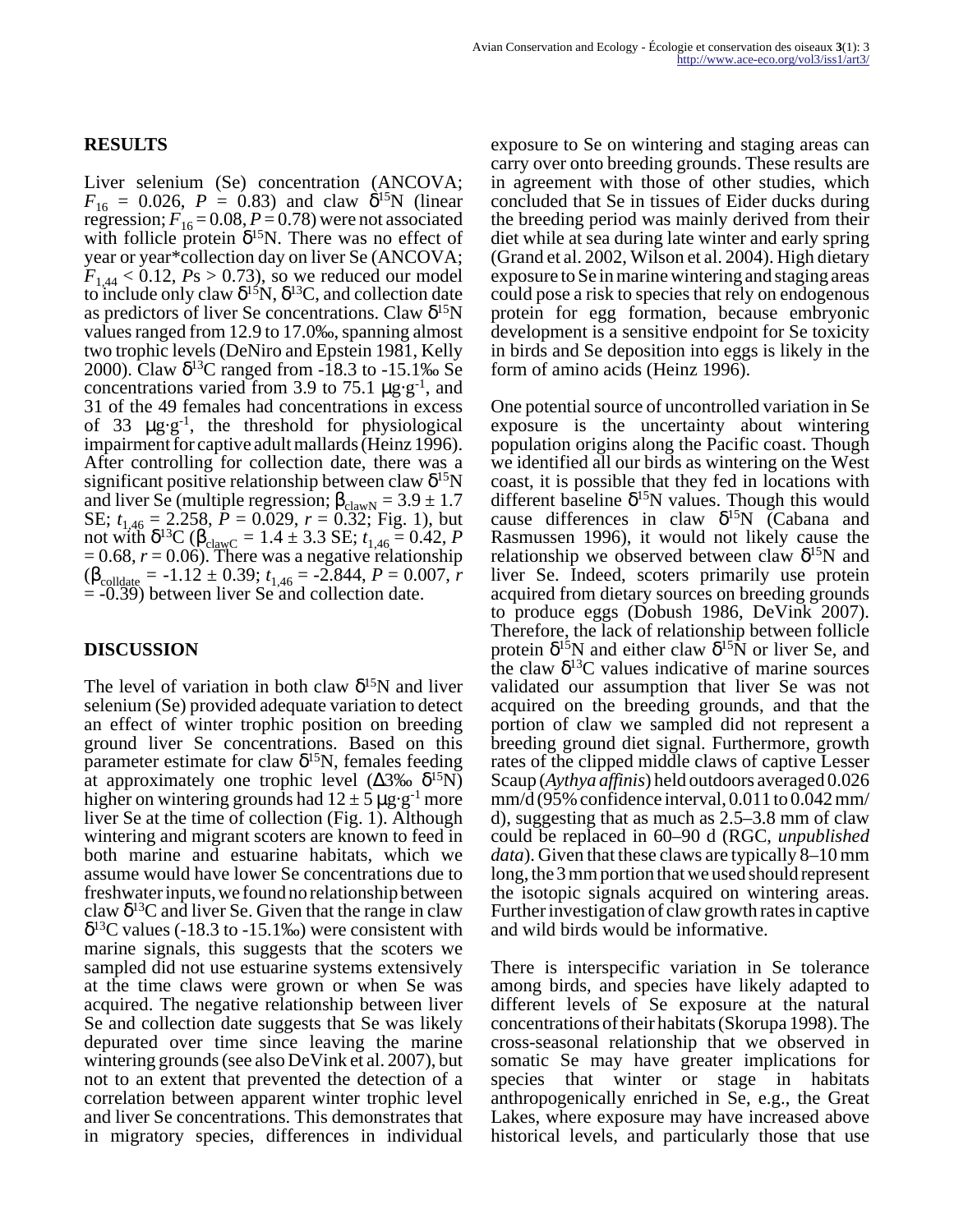Fig. 1. Plot of claw tip δ<sup>15</sup>N vs. residuals of liver selenium (Se) concentration, corrected for effect of collection date, and partial correlation statistics.



endogenous nutrients for egg formation, e.g., Lesser Scaup (Esler et al. 2001), Northern Pintail (*Anas acuta*, Mann and Sedinger 1993). These birds may then accumulate higher Se burdens than normally experienced, and increased transfer to eggs may lead to reproductive failure through teratogenesis (Heinz et al. 1989) and subsequently to population level changes (Skorupa 1998). Cross-seasonal effects of wintering habitat quality on reproductive fitness have been demonstrated in migratory species (Norris 2005). Habitat quality on the wintering grounds may influence fitness through effects on timing of departure from wintering grounds (Marra and Holmes 2001) or body condition upon arrival (Heitmeyer and Fredrickson 1981, Gunnarsson et al. 2005). Our study demonstrates that wintering ground exposure to contaminants known to cause reproductive failure may result in high

concentrations in females nesting in relatively pristine habitats. Scoters use exogenous protein to form eggs thus avoiding the deposition of potentially toxic levels of Se into eggs (Dobush 1986, DeVink 2007). However, in species that do use endogenous nutrients high in Se content, transfer to eggs and subsequent reproductive failure could impact populations if exposure was widespread.

*Responses to this article can be read online at: <http://www.ace-eco.org/vol3/iss1/art3/responses/>*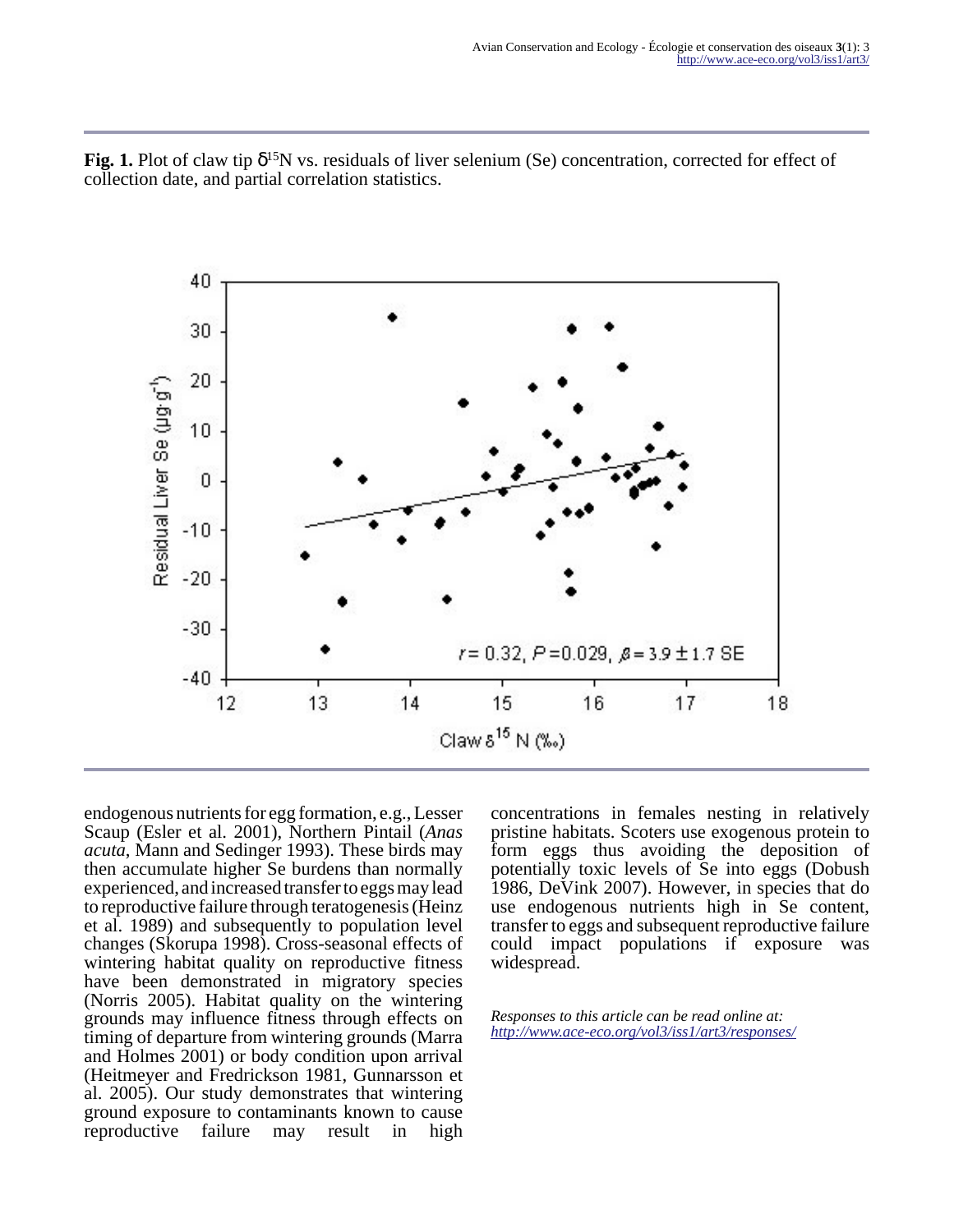#### **Acknowledgments:**

*Funding for this project was provided by the Natural Science and Engineering Research Council of Canada through a scholarship to JMD and Discovery grant to RGC; Ducks Unlimited Canada's Institute for Wetland and Waterfowl Research; Delta Waterfowl Foundation; Seaduck Joint Venture; Science Horizons; and the Northern Scientific Training Program. In-kind support was provided by the National Wildlife Research Center of the Canadian Wildlife Service, University of Saskatchewan, Ducks Unlimited Canada and the Gwich'in Renewable Resource Board. We especially thank Glenn Mack, William Davis, Holly Remenda, Steve Leach, Matthew Wilson, Rosalyn McNeil, Ewa Neugebauer, Karen Timm, Della Bond for help with the project. We would also like to thank Mark Wayland, Daniel Esler and two annonymous reviewers for helpful comments to previous drafts of this manuscript.* 

### **LITERATURE CITED**

**Bearhop, S., R. W. Furness, G. M. Hilton, S. C. Votier, and S. Waldron.** 2003. A forensic approach to understanding diet and habitat use from stable isotope analysis of (avian) claw material. *Functional Ecology* **17**:270-275.

**Brown, P. W., and L. H. Fredrickson.** 1997. White-winged Scoter (*Melanitta fusca*). *In* A. Poole and F. Gill, editors. *The Birds of North America*, Number 274. Academy of Natural Sciences, Philadelphia, Pennsylvania, USA, and American Ornithologists' Union, Washington, D.C., USA. [online] URL:<http://bna.birds.cornell.edu/BNA/>

**Blais, J. M., L. E. Kimpe, D. McMahon, B. E. Keatley, M. L. Mallory, M. S. V. Douglas, and J. P. Smol.** 2005. Arctic seabirds transport marinederived contaminants. *Science* **309**:445.

**Cabana, G., and J. B. Rasmussen.** 1996. Comparison of aquatic food chains using nitrogen isotopes. *Proceedings of the National Academy of Science* **93:**10844-10847.

**DeNiro, M. J., and S. Epstein.** 1981. Influence of

diet on the distribution of nitrogen isotopes in animals. *Geochimica et Cosmochimica Acta* **45:**341-351.

**DeVink, J.-M.** 2007. *Comparative reproductive energetics and selenium ecotoxicology in three boreal-breeding waterfowl species.* Dissertation. University of Saskatchewan, Saskatoon, Saskatchewan, Canada.

**DeVink, J.-M., R. G. Clark, S. M. Slattery, and M. Wayland.** 2007. Is selenium affecting body condition and reproduction in boreal breeding scaup, scoters and ring-necked ducks? *Environmental Pollution, in press.*

**Dobbs, M. G., D. S. Cherry, and J. Cairns, Jr.** 1996. Toxicity and bioaccumulation of selenium to a three-trophic level food chain. *Environmental Toxicology and Chemistry* **15:**340-347.

**Dobush, G. R.** 1986. *The accumulation of nutrient reserves and their contribution to reproductive success in the white-winged scoter.* Thesis. University of Guelph, Guelph, Ontario, Canada.

**Esler, D., J. B. Grand, and A. D. Afton.** 2001. Intraspecific variation in nutrient reserve use during clutch formation by lesser scaup. *Condor* **130:**810-820.

**Grand, J. B., J. C. Franson, P. L. Flint, and M. R. Petersen.** 2002. Concentrations of trace elements in eggs and blood of spectacled and common eiders on the Yukon-Kuskokwim Delta, Alaska, USA. *Environmental Toxicology and Chemistry* **21:**1673-1678.

**Gunnarsson, T. G., J. A. Gill, J. Newton, P. M.** Potts, and W. J. Sutherland. 2005. Seasonal matching of habitat quality and fitness in a migratory bird. *Proceeding of the Royal Society B* **272**:2319-2323.

**Haygarth, P. M.** 1994. Global importance and global cycling of selenium. Pages 1-27 *in* W. T. Frankenberger, Jr. and S. Benson, editors. *Selenium in the Environment.* Marcel Dekker, New York, New York, USA.

**Heinz, G. H.** 1996. Selenium in birds. Pages 447-458 *in* W. N. Beyer, G. H. Heinz, and A. W. Redmond-Norwood, editors. *Environmental contaminants in wildlife: interpreting tissue concentrations.*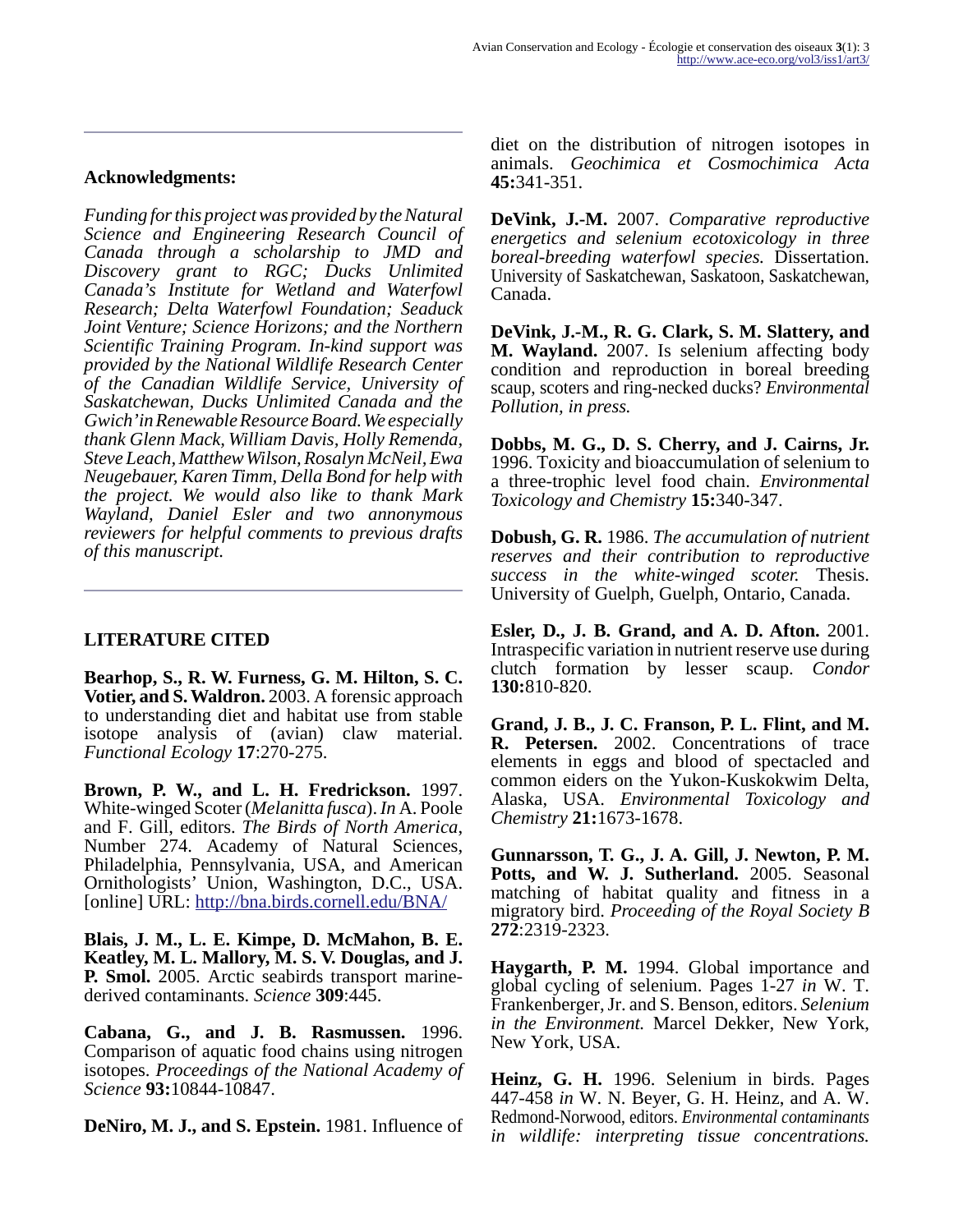Society of Environmental Toxicology and Chemistry Special Publication. CRC Press Inc., Boca Raton, Florida, USA.

**Heinz, G. H., D. J. Hoffman, and L. G. Gold.** 1989. Impaired reproduction of mallards fed an organic form of selenium. *Journal of Wildlife Management* **53:**418-428.

**Heinz, G. H., G. W. Pendleton, A. J. Krynitsky, and G. L. Gold.** 1990. Selenium accumulation and elimination in mallards. *Archives of Environmental Contamination and Toxicology* **19:**374-379.

**Heitmeyer, M. E., and L .H. Fredrickson.** 1981. Do wetland conditions in the Mississippi Delta hardwoods influence mallard recruitment? *Transactions of the 46th North American Wildlife Conference* **46**:44-57.

**Hobson, K. A.** 1999. Tracing origins and migration in wildlife using stable isotopes: a review. *Oecologia* **120**:314-326.

**Hobson, K. A.** 2005. Stable isotopes and the determination of avian migratory connectivity and seasonal interactions. *Auk* **122**:1037-1048.

**Hobson, K. A., S. Van Wilgenburg, L. I. Wassenaar, H. Hands, W. P. Johnson, M. O'Meilia, and P. Taylor.** 2006. Using stable hydrogen isotope analysis of feathers to delineate origins of harvested sandhill cranes in the central flyway of North America. *Waterbirds* **29:**137-147.

**Kelly, J. F.** 2000. Stable isotopes of carbon and nitrogen in the study of avian and mammalian trophic ecology. *Canadian Journal of Zoology* **78:**1-27.

**Kidd, K. A., D. W. Schindler, R. H. Hesslein, and D. C. G. Muir.** 1995. Correlation between stable nitrogen isotope ratios and concentrations of organochlorines in biota from a freshwater food web. *The Science of the Total Environment* **161**:381-390.

**Mann, F. E., and J. S. Sedinger.** 1993. Nutrientreserve dynamics and control of clutch size in northern pintails breeding in Alaska. *Auk* **110:**264-278.

**Marra, P. P., and R. T. Holmes**. 2001. Consequences of dominance-mediated habitat segregation in American Redstarts during the nonbreeding season. *Auk* **118**:92-104.

**Norris, D. R.** 2005. Carry-over effects and habitat quality in migratory populations. *Oikos* **109**:178-186.

**Norušis, M. J.** 1990. SPSS Advanced statistics. SPSS Inc., Chicago, Illinois, USA.

**Ohlendorf, H. M.** 2003. Ecotoxicology of selenium. Pages 465-500 *in* D. J. Hoffman, B. A. Rattner, J. A. Burton, Jr., and J. Cairns, Jr., editors. *Handbook of ecotoxicology,* Second edition. CRC Press, London, Ontario, Canada.

**Pace, R. M., III, and A. D. Afton.** 1999. Direct recovery rates of lesser scaup banded in north-west Minnesota: sources of heterogeneity. *Journal of Wildlife Management* **63:**389-395.

**Quinn, M. R., X. Feng, C. L. Folt, and C. Page Chamberlain.** 2003. Analyzing trophic transfer of metals in stream food webs using nitrogen isotopes. *The Science of the Total Environment* **317**:73-89.

**Skorupa, J. P.** 1998. Selenium poisoning of fish and wildlife in nature: Lessons from twelve realworld examples. Pages 315-354 *in* W. T. Frankenberger, and R. A. Engberg, editors. *Environmental chemistry of selenium.* Marcel Dekker, New York, New York, USA.

**Smith, R. J., K. A. Hobson, H. N. Koopman, D. M. Lavigne.** 1996. Distinguising between populations of fresh and saltwater harbor seals (*Phoca vitulina*) using stable-isotope ratios and fatty acid profiles. *Canadian Journal of Fisheries and Aquatic Sciences* **53:** 272-279.

**Stanley, T. R., Jr., J. W. Spann, G. J. Smith, and R. Rosscoe.** 1994. Main and interactive effects of arsenic and selenium on mallard reproduction and duckling growth and survival. *Archives of Environmental Contamination and Toxicology* **26:**444-451.

**Stewart, A. R., S. N. Luoma, C. E. Schlekat, M. A. Doblin, and K. A. Hieb.** 2004. Food web pathway determines how selenium affects aquatic ecosystems: a San Francisco Bay case study. *Environmental Science and Technology* **38:**4519-4526.

**Swoboda, C.** 2007. *A population delineation and wintering ground influence on vital rates of whitewinged scoters.* Thesis. University of Saskatchewan,